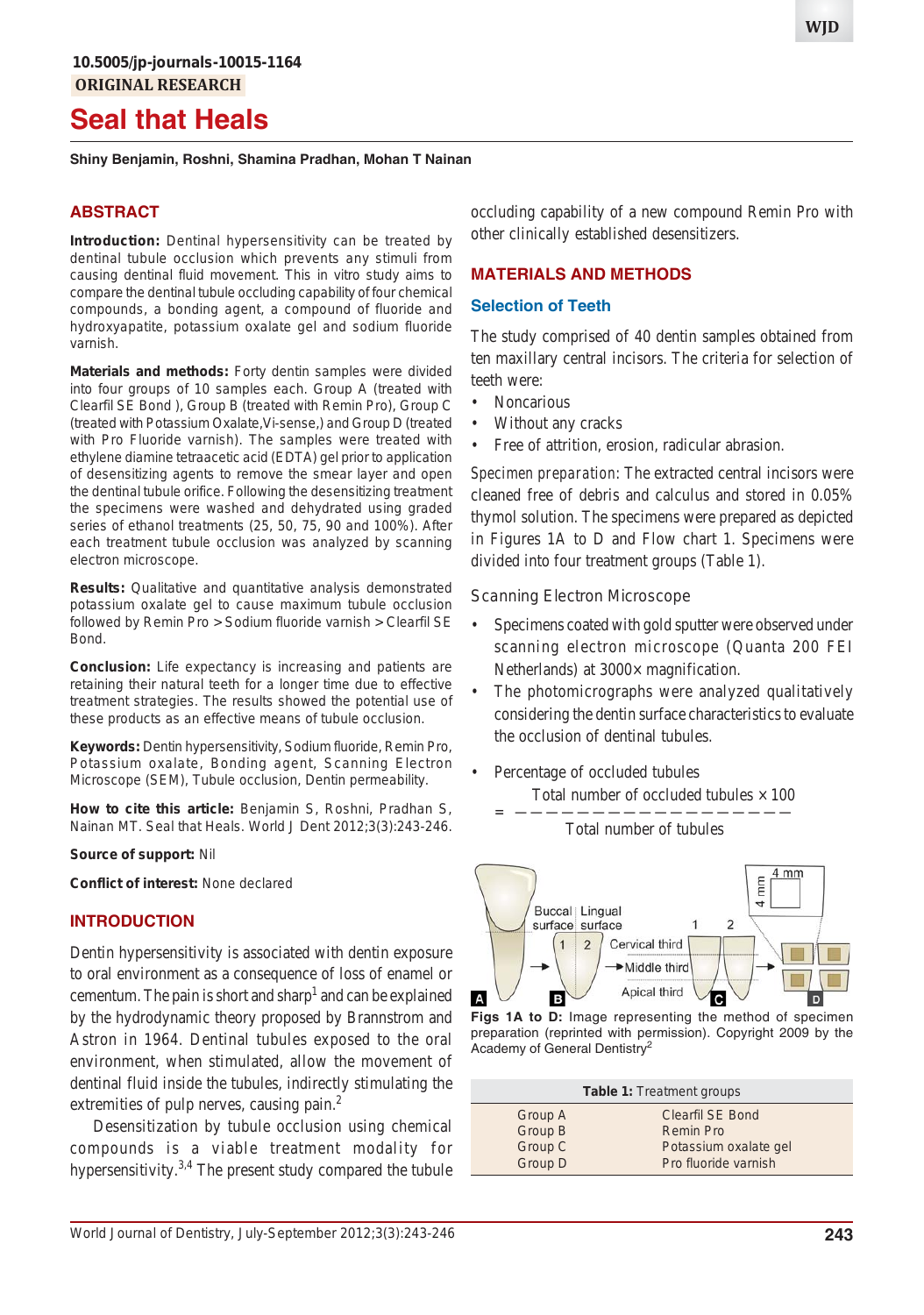#### *Shiny Benjamin et al*



**Flow Chart 1:** Specimen preparation

### **RESULTS**

Results were analyzed both qualitatively and quantitatively.

Qualitative analysis was done by analyzing the photomicrographs considering the dentin surface characteristics (Figs 2A to D).

*Group A (Clearfil SE Bond)*: Shows partially obliterated dentinal tubules.

*Group B ( Remin Pro)*: The dentinal tubules are sealed to a great degree and the surface is visibly smooth.

*Group C (Potassium Oxalate)*: Considerable number of small crystals scattered over the treated surface. Most of the dentinal tubules were obliterated.

*Group D (Pro Fluoride varnish)*: The diameter of the exposed dentinal tubule orifices was decreased. The dentin surface was uniformly occluded by the varnish.

### **Quantitative Analysis**

The mean values of the average number of occluded dentinal tubules in each of the treatment groups, as analyzed by the scanning electron images is depicted in Table 2.<sup>5</sup>

## **DISCUSSION**

Dentinal hypersensitivity can be effectively treated by dentinal tubule occlusion which reduces permeability and



**Figs 2A to D:** SEM photomicrographs (magnification 3000×): Group A: Clearfil SE bond, Group B: Remin Pro, Group C: Potassium oxalate gel, Group D: Pro fluoride varnish

| <b>Table 2:</b> Average no. of occluded tubules per 100 dentinal<br>tubules on the dentin surface |                |  |
|---------------------------------------------------------------------------------------------------|----------------|--|
| Groups                                                                                            | $Mean(\% )$    |  |
| Clearfil SE Bond<br>Remin Pro                                                                     | 13.89<br>57.09 |  |
| Potassium oxalate                                                                                 | 82.4           |  |
| Pro fluoride varnish                                                                              | 57.04          |  |

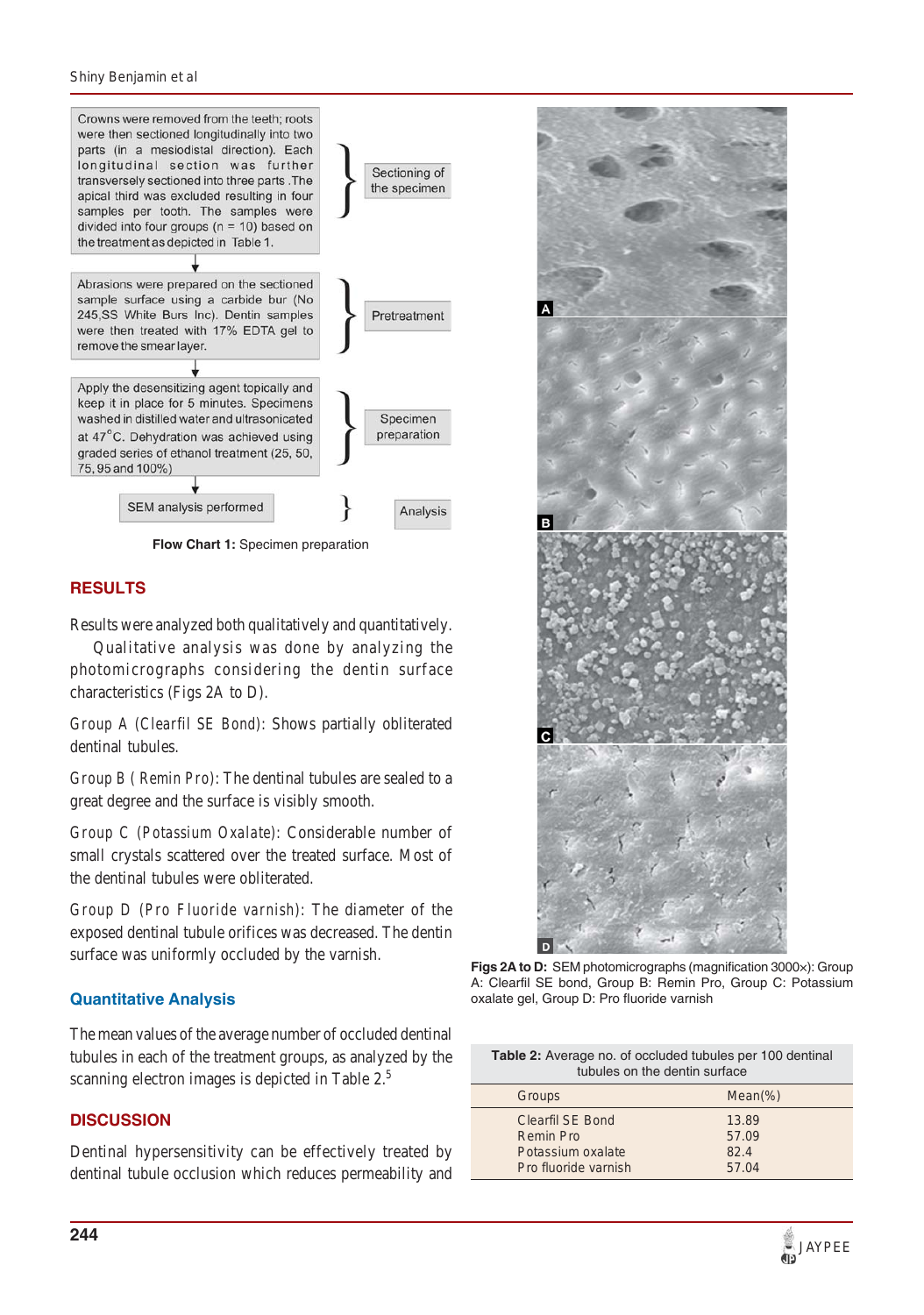prevents stimuli from causing dentinal fluid movement.<sup>3</sup> Desensitizing agents fill or change the tubule contents via the precipitation of proteins and calcium crystals at the aperture of, or inside the dentinal tubules. $<sup>2</sup>$  Remin Pro is a</sup> new agent hoping to join the desensitizer family.

The samples were pretreated with EDTA to remove the smear layer and open the orifices of the dentin tubules<sup>6</sup> to facilitate better penetration of desensitizing agents. Samples were analyzed qualitatively using scanning electron microscopy because scanning electron microscopes have large depth of field, yielding a characteristic 3-D appearance useful for understanding the surface structure of a given sample.

Sealing of tubules with resins and adhesives have been advocated for many years. Adhesives effectively seal the dentinal tubules and act as a barrier against noxious stimuli. In general results have been good but the adhesive may break away resulting in exposure of the tubules.<sup>7-9</sup> This could prove to be a disadvantage.

Group A specimens (Clearfil SE Bond) show partially obliterated dentinal tubules.

In group B where specimens were treated with Remin Pro, the dentinal tubules were sealed to a great degree and the surface was visibly smooth. Remin Pro is a water-based cream that contains hydroxyapatite and fluoride. It has been recommended for the management of dentinal hypersensitivity, to prevent enamel demineralization and promote remineralization of enamel subsurface lesions. The results of the present study indicate that Remin Pro compares favorably with established desensitizing agents and may be a promising alternative.

Topical use of 3% potassium oxalate on exposed dentin after periodontal therapy reduces dentin hypersensitivity. The oxalate ions react with calcium ions in the dentinal fluid to form insoluble calcium oxalate crystals that block the tubules and prevent fluid movement, reducing sensitivity.<sup>4,9,10</sup> Potassium oxalate is effective, easy to apply, safe, relatively inexpensive and well-tolerated by patients. Hence, it was used in this study. In the present study, potassium oxalate demonstrated highest number of obliterated tubules with no smear layer. A considerable number of small crystals were seen scattered over the treated surface. However, the disadvantage of potassium oxalate is its potential toxicity. Professionals avoid its application for the treatment of generalized dentinal hypersensitivity as it may result in gastric irritation.<sup>1</sup>

Profluoride varnish samples in group D demonstrated decrease in the diameter of the exposed dentinal tubule orifices. The dentin surfaces were uniformly occluded by the varnish. 1 ml of Pro Fluoride varnish contains 50 mg of

sodium fluoride equivalent to 22.6 mg of fluoride. The application of fluoride seems to create a barrier by precipitation of calcium fluoride crystals which are formed in the inlet of dentinal tubules, blocking them. However, this precipitate dissolves in saliva overtime which may explain the transitory action of this barrier.<sup>3,11,12</sup>

## **CONCLUSION**

In the present study, the experimental product Remin Pro showed good tubule occlusion and hence maybe an effective desensitizer. But the longevity of its effectiveness needs to be determined and compared with other known and accepted desensitizers including bioactive glass lasers.<sup>13-19</sup> The study may be conducted *in vivo* to further validate the results of the present study.

#### **ACKNOWLEDGMENT**

The authors thank the Indian Institute of Science, Bengaluru, for permitting the use of Scanning Electron Microscope. We are grateful to Mr Manoj Mullamangalam, Statistician for his help with statistical analysis. Thanks to our colleagues and family for their support.

#### **Manufacturers Names**

- Clearfil SE Bond, Kuraray, Sakazu, Kurashiki, Okayama 710-0801, Japan
- Remin Pro, Voco, Germany
- Potassium Oxalate, Vi- sense, Vishal Dentocare Pvt. Ltd. Sahajanand Estate, Sarkhej, Ahmedabad, Gujarat, India
- Pro Fluoride Varnish, Voco, Germany.

#### **REFERENCES**

- 1. Isabel CCM Porto, Ana KM Andrade, Marcos AJR Montes. Diagnosis and treatment of dentinal hypersensitivity. J Oral Sci 2009;51(3):323-32.
- 2. Carolina Oberg, Marcia Thais Pochapski, Paulo Vitor Farago, et al. Evaluation of desensitizing agents on dentin permeability and dentinal tubule occlusion: An in vitro study. Gen Dent 2009;57(5):496-501.
- 3. Bartold PM. Dentinal hypersensitivity: A review. Aust Dent J 2006;51(3):212-18.
- 4. Sanjay Miglani, Vivek Aggarwal, Bhoomika Ahuja. Dentin hypersensitivity: Recent trends in management. J Conserv Dent 2010;13(4):218-23.
- 5. Shelon Cristina S Pinto, Marcia T Pochapski, Denise S Wambier, et al. In vitro and in vivo analysis of the effects of desensitizing agents on dentin permeability and dentinal tubule occlusion. J Oral Sci 2010;52(1):23-32.
- 6. Mohanad Al-Sabbagh, Amanda Brown, Mark V. Thomas. In office treatment of dentinal hypersensitivity. Dent Clin N Am 2009;53:47-60.
- 7. Awang RAR, Masudi SM, Mohd Nor WZW. Effect of desensitizing agent on shear bond strength of an adhesive system. AOSR 2007;2:32-35.